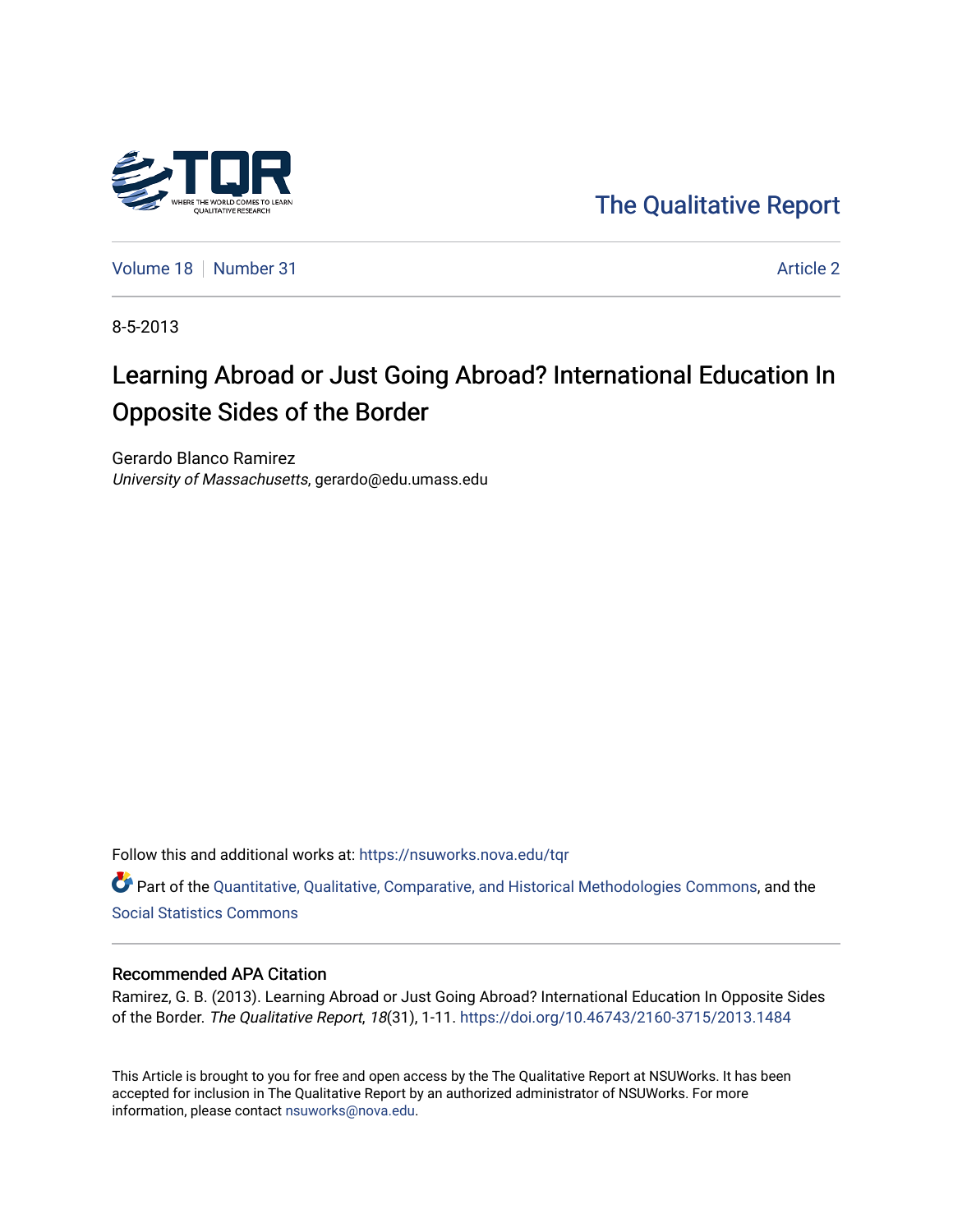

# Learning Abroad or Just Going Abroad? International Education In Opposite Sides of the Border

# Abstract

International education, particularly through study abroad experiences, has the potential of preparing students for a globally interconnected world. While challenging, it is necessary to translate aspirations of global citizenship into educational programs and assessing their effectiveness. A necessary step in such process consists in taking a close and critical look at the challenges and possibilities for the development of global citizenship through education abroad. In this paper, I follow a decolonizing autoethnographic approach to explore obstacles for the development of global citizenship through education abroad. If education abroad is to promote global citizenship and character development, I propose a more authentic engagement with the local culture s and a better understanding of globalization — before going abroad is necessary

# Keywords

Autoethnography, Study Abroad, Global Citizenship, Globalization

## Creative Commons License



This work is licensed under a [Creative Commons Attribution-Noncommercial-Share Alike 4.0 License](https://creativecommons.org/licenses/by-nc-sa/4.0/).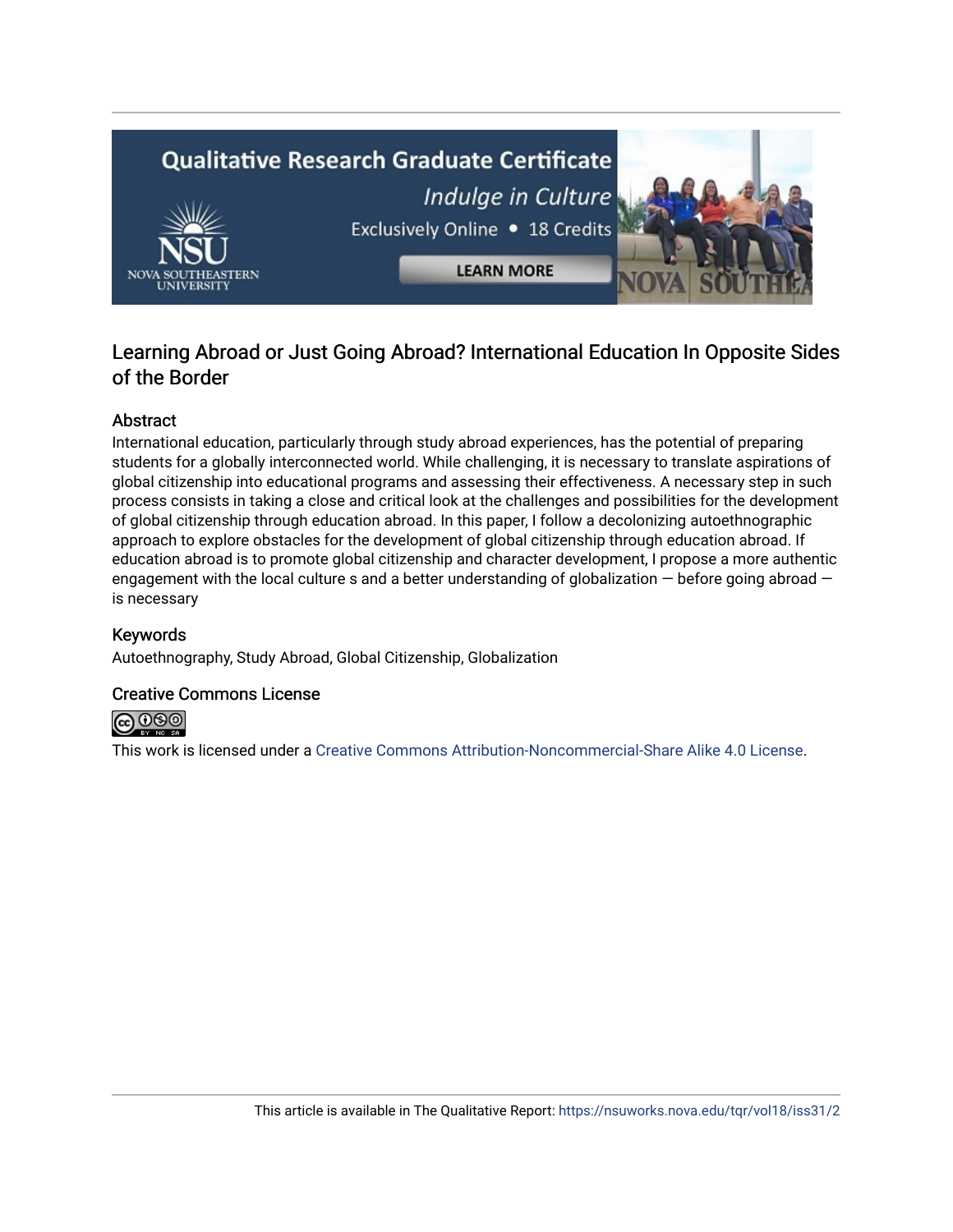

*The Qualitative Report* 2013 Volume 18, Article 62, 1-11 http://www.nova.edu/ssss/QR/QR18/ramirez62.pdf

# **Learning Abroad or Just Going Abroad? International Education In Opposite Sides of the Border**

Gerardo Blanco Ramírez University of Massachusetts, Boston, Massachusetts USA

*International education, particularly through study abroad experiences, has the potential of preparing students for a globally interconnected world. While challenging, it is necessary to translate aspirations of global citizenship into educational programs and assessing their effectiveness. A necessary step in such process consists in taking a close and critical look at the challenges and possibilities for the development of global citizenship through education abroad. In this paper, I follow a decolonizing autoethnographic approach to explore obstacles for the development of global citizenship through education abroad. If education abroad is to promote global citizenship and character development, I propose a more authentic engagement with the local cultures and a better understanding of globalization—before going abroad—is necessary. Keywords: Autoethnography, Study Abroad, Global Citizenship, Globalization*

### **Introduction**

Educating students to become global citizens is a central claim to justify international education and study abroad (Davies & Pike, 2009; Schattle, 2009). Braskamp (2009) articulated the double reality of international education on American college campuses: On the one hand, college educators and administrators at all levels recognize that global citizenship is critical in preparing students for a globalized world; on the other, there is little consensus about what such preparation would entail. Additionally, there are significant differences between what is intended for international education at the level of policies and programs versus what happens on the ground. Such information gap complicates even further the existing challenge of developing and learning outcomes for education abroad (Wanner, 2009). Furthermore, while international education has received substantial attention in recent years, few studies have contrasted approaches to international education from vantage point grounded in opposite ends of North/South or developed/developing nations (Smith, 1999).

Even though it is widely accepted that study abroad contributes to the development of global citizenship among students (Braskamp, 2009; Davies & Pike, 2009; Schattle, 2009; Wanner, 2009), it is necessary to identify and address potential challenges of study abroad programs. For instance, Lewin (2009) recognized that the recent expansion of study abroad programs has attracted financial interests that threat turning education abroad into a commercial enterprise to be pursued with the intent of achieving revenues and material gains. However, there is limited knowledge about these issues. Education abroad is filled with possibilities for developing new generations better informed citizens but those possibilities are not without some challenges.

In this paper I present and analyze my experiences working in two different international education programs. One was a summer Spanish learning program in Mexico, a program intended for U.S. college students. The other, was an orientation program in a U.S. university campus intended for international students. The purpose of this paper is comparing approaches and assumptions present in international education programs situated in different ends of global South/North given that the programs I compare are, respectively, located in the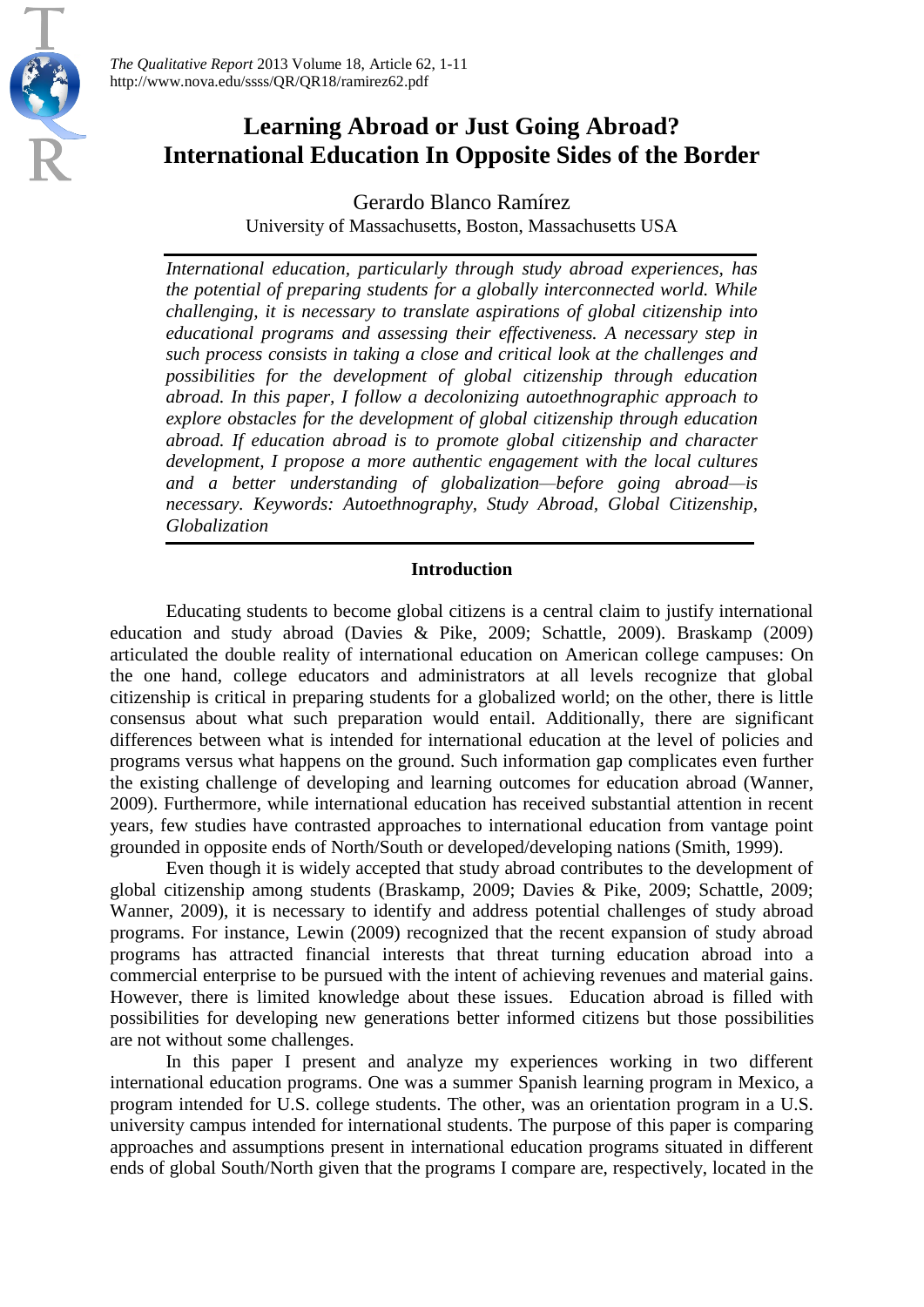Mexico and the U.S. The spirit of this inquiry is questioning taken-for-granted assumptions about study abroad and international education through critical autoethnography.

#### **Conceptual lens**

#### **Study Abroad and Global Citizenship**

In this study I utilize study abroad and education abroad interchangeably, which is consistent with contemporary literature on the topic (Lewin, 2009). While the concept of study abroad is an umbrella that subsumes many different types of programs (Nolan, 2009), a broad definition is helpful because it encompasses the two programs that I explore in this paper. Global citizenship is a complex concept to define. Appiah (2008) indicates that global citizenship is, first and foremost, a metaphor. Schattle (2009) has connected the idea of global citizenship with the concept of cosmopolitanism. Appiah (2009) briefly summarized cosmopolitanism as "universality plus difference" (p. 92), emphasizing the need for knowing about those who are different than oneself, and understanding our power to affect them. Nolan (2009) extrapolated this idea to American higher education suggesting that the purpose for study abroad should be helping students learn that there are people abroad who, despite the apparent cultural differences, are equally deserving of respect and appreciation. Education for global citizenship would involve learning about other cultures, and gaining an increased understanding of global interconnectedness (Davies & Pike, 2009).

#### **Cultural Competency**

Given that the focus of this study is on American college students going abroad and a program for international students in the U.S., one particular aspect of global citizenship is particularly salient: relating with other cultures in ways that are constructive and positive. As a result, the concept of global competency is central. Reimers (2009) outlined three components of global competency: A positive attitude and a disposition of respect toward different cultures and for people of different backgrounds, the ability to communicate in different languages, and an understanding of world history and geography. Global citizenship would require students to learn to respect others, communicate and collaborate in ways that are not only instrumentally effective, but also consistent with others' cultural norms and expectations. Given the focus on American college students and international students in the U.S., the third dimension of Reimers' definition, an understanding of world history, is critical in a globalized world where the U.S. holds a place of economic, military and cultural privilege.

In order to make the concepts of global citizenship and global competency even more relevant to understanding international education, it is important to analyze the role of United States in the global scenario. If indeed global competency requires understanding world history and geography (Reimers, 2009) and if global citizenship involves understanding interconnectedness and one's power to affects others (Appiah, 2008), then, it is impossible to ignore that the current world order presents inequities (Khoo, 2011). These inequities have historical roots (Bush, 2006); they are connected to past and present forms of imperialism and colonization. It is beyond the scope of this project discussing whether globalization is truly a new phenomenon or a continuation of previous forms of global domination—as some have suggested (Bush, 2009; Petras & Veltmeyer, 2001). Whether we call it globalization or imperialism, the United States has a privileged position within the global economy and the existing world order (Blanchard, 1996). This privileged position of the United States may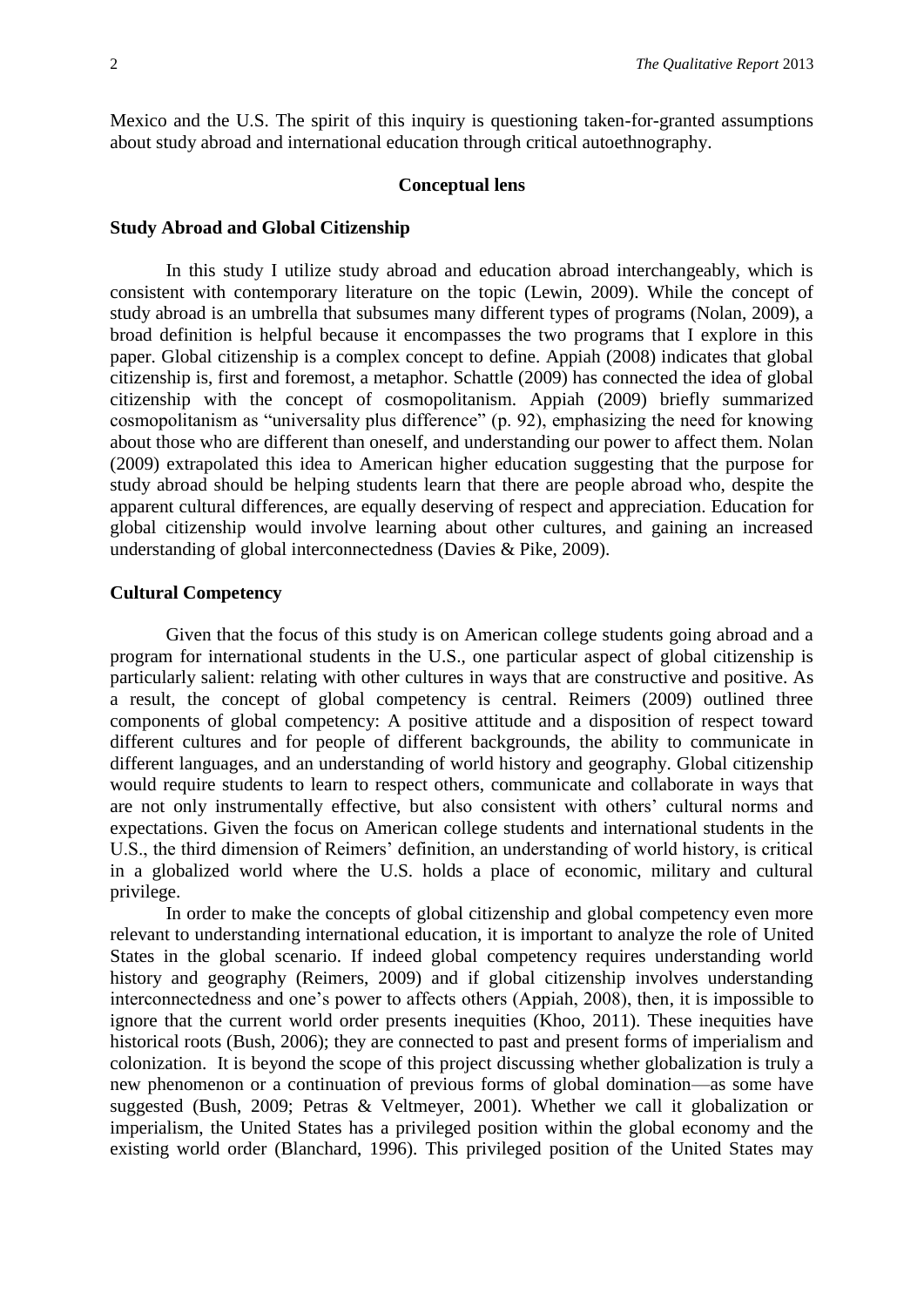manifest in international education programs and how students, according to their nationality of origin, are inserted into international education programs.

#### **Globalization and Postcolonial Discourse Analysis**

The world, while increasingly interconnected through globalization, is divided. Even though the terminology to describe such division varies, it is possible to identify a Global North, also known as the developed, rich or Western nations; in opposition, the Global South is made up by the low and middle income developing nations and the previously colonized countries (Said, 1993; Smith, 1999). Stereotyping constitutes the main way of knowing in this divided world because the "other" is reduced to predictable manageable pieces (Loomba, 2005; Said, 1994). For this reason, postcolonial discourse analysis constitutes the analytical framework of this study.

Postcolonial discourse analysis suggests that past and contemporary forms of domination—from classical colonialism to neo-imperial relations—has been accompanied and facilitated by a system of beliefs and representation of the people of the Global South (Said, 1993, 1994; Young, 1995). In such a system, cultures from the Global South are represented as backwards and exotic, needing outsiders to rule, civilize, or rescue them; the Global North is represented as superior (Said, 1994). Others have suggested that North-South representation is a much more complex process in which there is mutual fascination and desire (Bhabha, 1994; Young, 1995). Stereotyping is not always negative, at least in appearance. There are instances of stereotyping that characterize groups, for example, as having outstanding athletic or artistic skills. However, these stereotypes obscure or oversimplify information and may hinder authentic engagement with others. Postcolonial discourse analysis does not present a monolithic way of representing others, but it points out that stereotyping and reducing others to a set of characteristics—essentializing—obscures the possibility of authentic cultural engagement.

#### **Positionality**

Before proceeding to the discussion of *how* I conducted this study, it seems necessary to explain *why* I became interested in pursuing this research project. Given that this study is auto-ethnographic in nature, it is self-evident that I explore and revisit my own experiences. However, that statement tells only part of the story. First, this project intends to bridge who I was at the time of my involvement with the program—an undergraduate student working in a Spanish immersion summer program in Mexico—with who I am—a scholar of International Education who incorporates critical perspectives. Since my involvement with these programs I describe in detail ended, I have learned much about my own identity as a citizen of the Global South and how my experiences of silencing and marginalization influence my academic perspectives. However, I am also an educator who lives and works in the United States and who works with and cares about American students. I believe in the possibilities of intercultural communication and collaboration, while I recognize the limitations of current approaches.

Am I a disgruntled staff member complaining about a few negative experiences? Possibly, but above all, I am a reflective practitioner interested in exploring challenges and possibilities embedded in study abroad experiences with the intention of presenting insights that might inform and improve existing study abroad programs. I am interested in making a contribution to the field of International Education by dissecting some of the challenges that study abroad programs might present.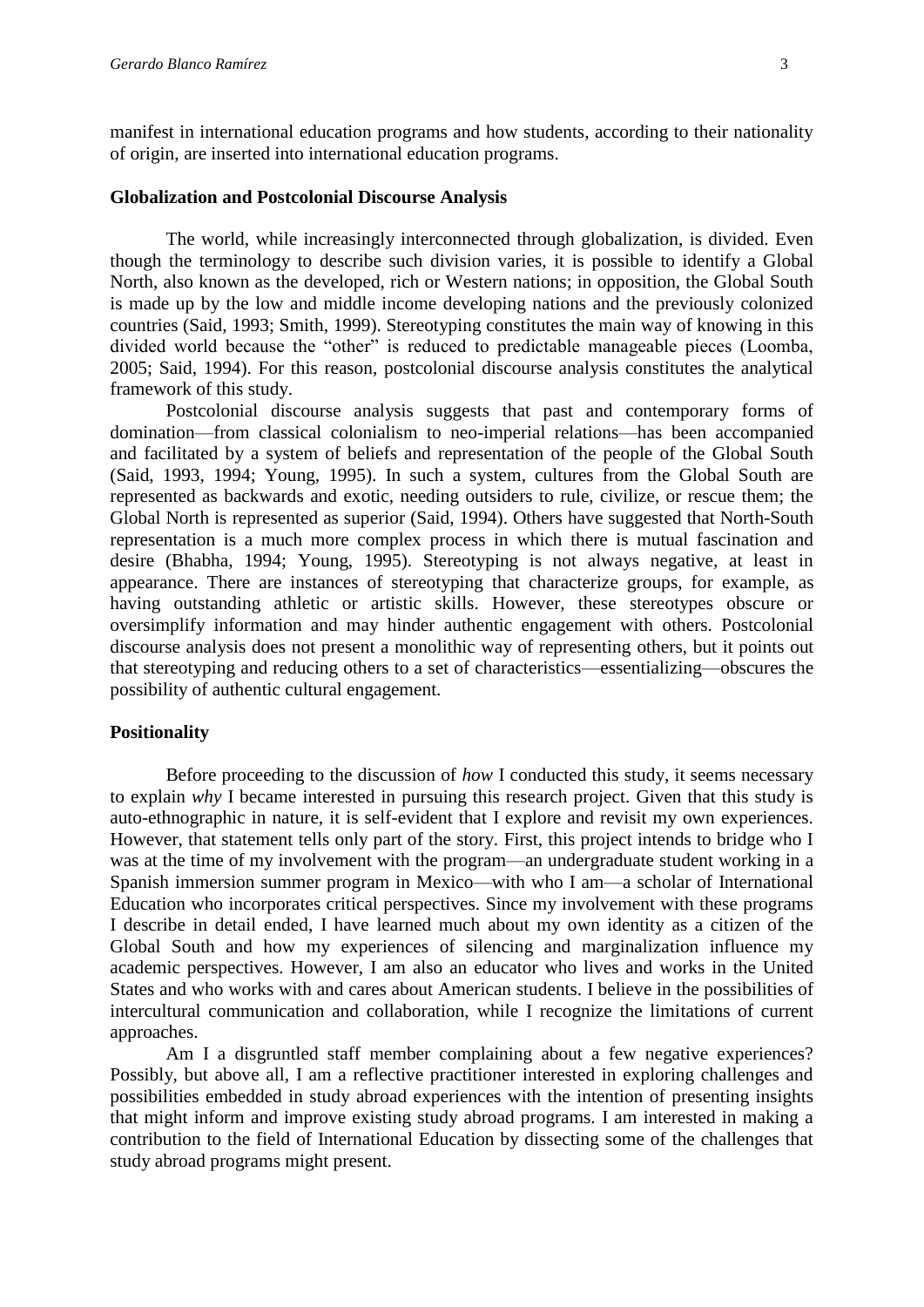#### **Method**

#### **Research Genre and Strategy**

Autoethnography inspired my main strategy of inquiry in this study. In addition, principles of decolonizing research (Smith, 1999, 2005) informed my process of analysis and interpretation. Autoethnography and decolonizing research have several elements in common; chief among them is presenting stories from the perspective of marginalized or subordinated individuals and groups. I will argue in the following sections that I was in a position of subordination both in the program in Mexico and in the United States program. In the Mexican program, I experienced subordination given my position as a student staff member within a highly hierarchical organization. In the U.S., I experience subordination as a result of my racialized status as a non-immigrant alien and as a person of color. My individual experiences with these programs and points of view are at the center of data collection and analysis. The findings I present are first person accounts of my engagement with both international education programs. Consistent with the ethnographic research tradition, participant observation (Tedlock, 2005) constituted the main strategy for data collection.

The three components of the methodological approach of this study autoethnography, decolonizing research and participant observation—are deeply interconnected. Participant observation as a strategy of inquiry recognizes the importance of what Tedlock (2005) calls the "gaze inward" (p. 467). This is, participant observation no longer pays attention only to what others do or say, but also to the observer's reactions. In this process, self-awareness about emotions plays an important role (Holman Jones, 2005). In autoethnography, the data collection and analysis are deeply intertwined. The findings of the study are presented according to what Van Maanen (2011) calls impressionist tales (i.e., individualized accounts of noteworthy episodes).

#### **Site and Data Collection**

In this study I explore and revisit my experiences working in a summer Spanish language program in Mexico that attracted mainly undergraduate students from the United States, and my experiences working with an orientation program at a U.S. research university intended for international students. Given my formal role in the Mexican program as a student staff member, my position was one of limited power. As I will further describe in the following section, I also experienced a different type of subordination based on my identity as a local Mexican member of the program. Smith (2005) suggests that local subordinated individuals and groups are frequently the object of study of outsiders; decolonizing research turns those roles around and the subordinated individual becomes agent in the process of building knowledge. Autoethnography privileges subordinated voices and accounts (Holman Jones, 2005). From such perspective, research becomes an instrument for liberation (Smith, 2005).

Likewise, I was in a position of relative subordination in the second program I analyze. As a Mexican individual pursuing a graduate degree in the United States, I encounter frequent instances of racism and xenophobia. It is beyond the scope of this exploration to list instances of racial micro-aggressions against international students or the history of discrimination against Mexican, Chicanos and Mexican Americans. It is for this status of relative subordination that indigenous research appealed to me as a strategy of inquiry.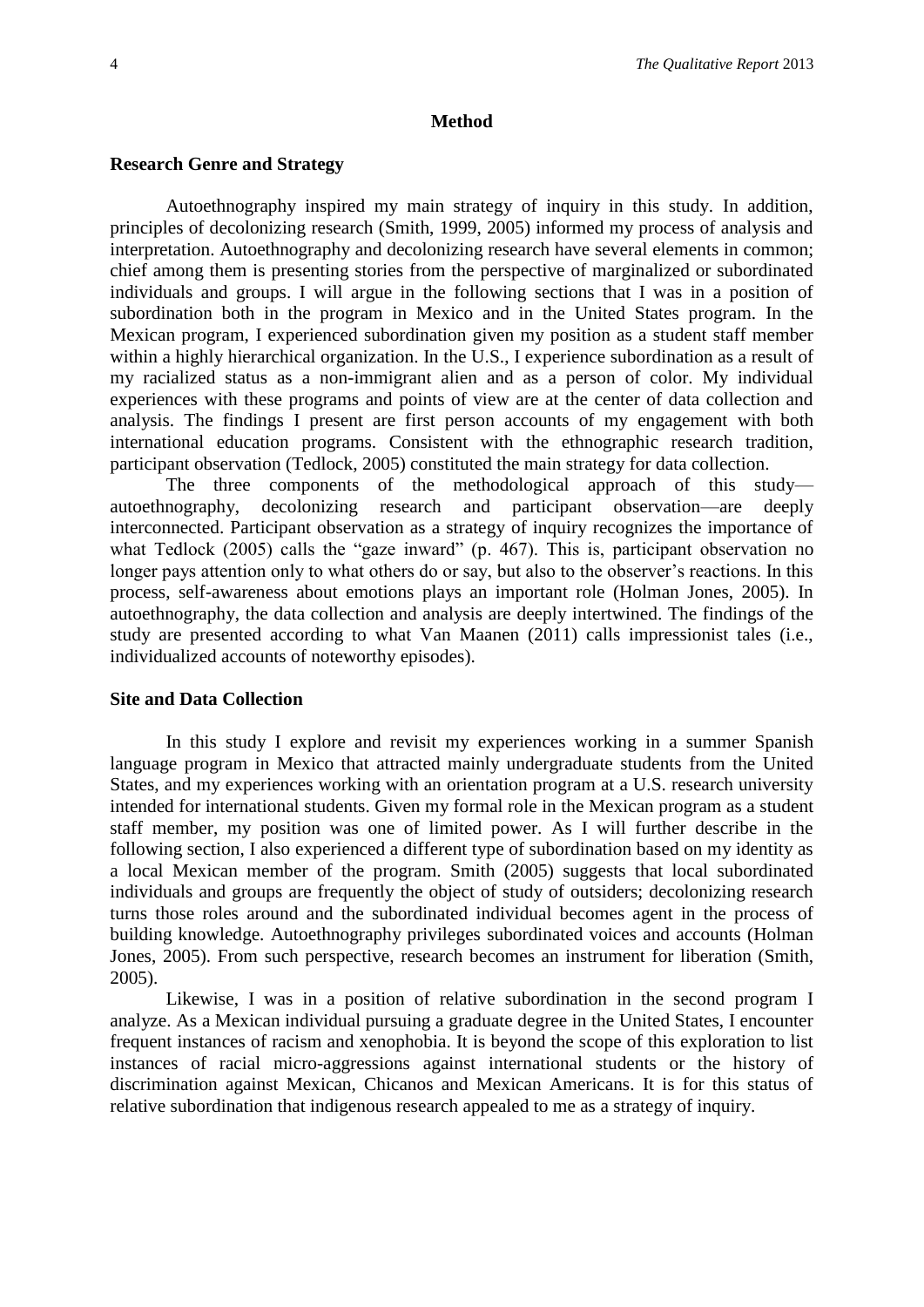#### **Trustworthiness and Limitations**

Autoethnographic researchers explore phenomena from a particular, and therefore limited, perspective (Holman Jones, 2005). Despite the critical analysis and reflection involved in ethnographic participant observation (Tedlock, 2005), this process involves limitations. I recognize those and acknowledge the fallibility of the findings I present. By analyzing only two very different programs, I admit it is impossible to generalize the findings or even to make direct comparisons. However, through the logic of analogy, it is possible to transfer findings to similar settings (Rossman & Rallis, 2012) and derive insights that can be valuable elsewhere.

Multiple elements determine the trustworthiness of a qualitative project. "Being there" (Geertz, 1988, p.1) or continuous exposure in the field is a central criterion to judge the value of ethnography. In autoethnography, "closeness, subjectivity, and engagement" (Tedlock, 2005, p. 467) are considered strengths, not limitations. The value of this account resides not in how representative or generalizable it is but in the fact that the stories of subordination would be unknown otherwise.

In order to produce the forthcoming findings section, I employed the principles I have discussed thus far: I applied the notion of being there (Geertz, 1988) through participant observation and informal interviews with other staff members and participants in the Mexican and U.S. programs. Closeness and engagement (Tedlock, 2005) translated into frequent dialogue with other participants to explore my initial and tentative insights and interpretations. Through that closeness with participants I was also able to obtain and maintain informed consent. Informed consent is not merely an isolated episode that culminates with a signature (Rossman & Rallis, 2012), but rather a process of continuous engagement with participants. I maintained that contact through phone and email communication with participants during and after my involvement in the field and through those interactions I confirmed their interest in participating in this study. Given the ethnographic nature of this study, data analysis and interpretation involved personal reflection and evocation of salient episodes. That is why I decided to utilize vignettes that, like impressionist tales, made an impact on my experiences given their "out of the ordinary or unique character" (Van Maanen, 2011, p. 102). The forthcoming section presents my reflections on some of the most salient episodes of my experience.

#### **Findings**

#### **Vignette 1: Globalization**

It is summer in Mexico City. A bus filled with American students from nearly a dozen different campuses in the U.S. is traveling through one of the city's largest avenues. Like many other main streets in large Latin American capitals, this is—at the same time—one of the most historical avenues in Mexico and also one of the most cosmopolitan districts in the country. As the bus drives by one of the many recently inaugurated Starbucks coffee shops, one of the students shouts "Globalization!" The rest of the students in the bus cheer excitedly.

#### **Vignette 2: Training Session**

My role as staff member in the Spanish learning program was "making sure American students have a good time and learn about Mexican culture" a role I was willing to embrace. My perspective began shifting early on during a mandatory training session. The training was not facilitated by staff from the host Mexican university but by one of the study abroad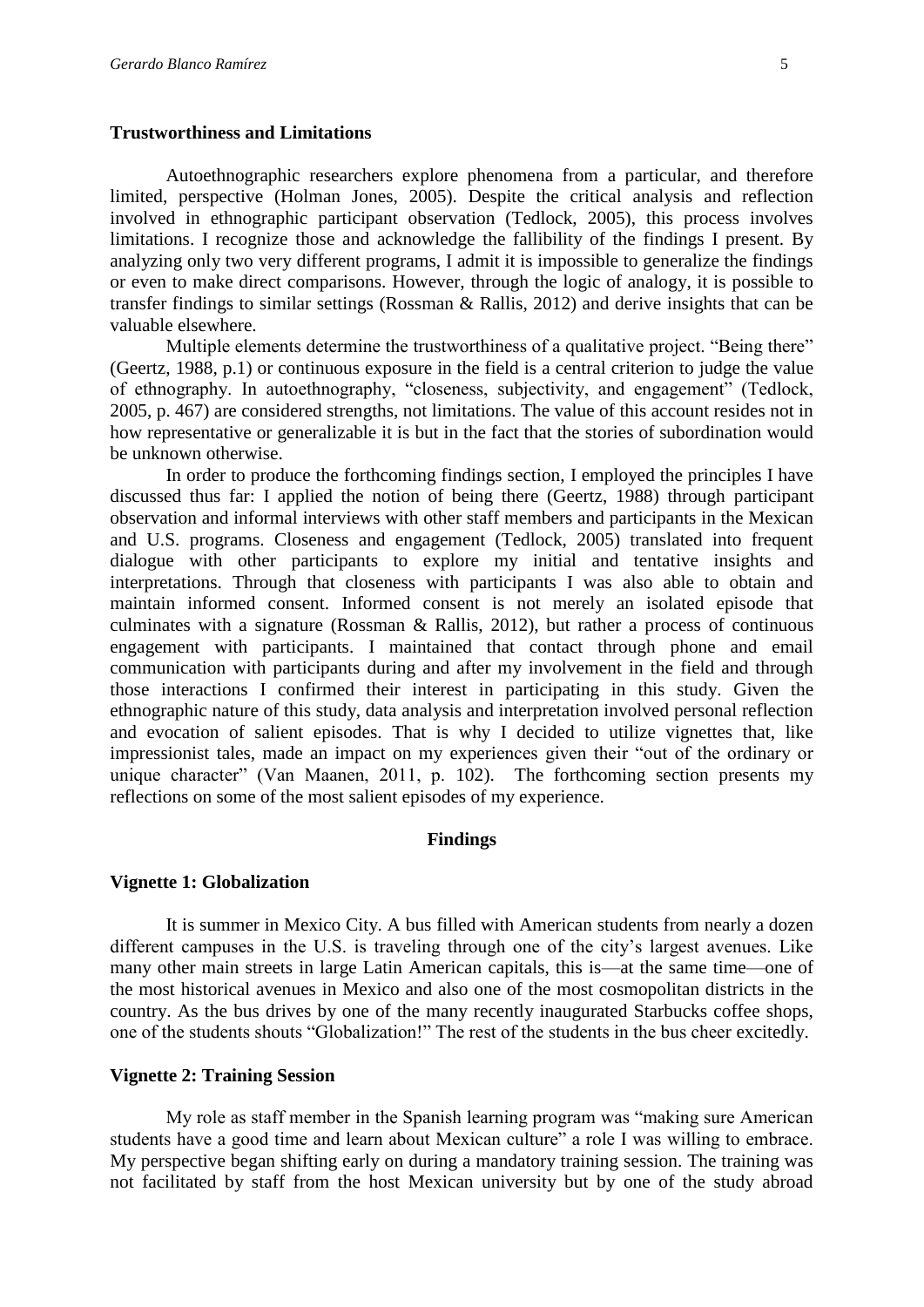advisors who was accompanying one of the groups of American students. She, a White woman who had never lived in Mexico for more than a few weeks at a time, was standing in front of a classroom full of Mexican students explaining the differences between Mexican and American cultures: She explained challenges in communication, the importance of respecting the personal space of American students, and how understanding and patient we all needed to be. She also pointed out the poverty that characterized the outskirts of Mexico City and encouraged us to think about how intimidating that scene could be for American students who—implicitly—never encountered poverty before coming to Mexico.

Many of the elements in the training session seemed reasonable; other claims, however, touched a sensitive fiber: "they come here and have to see all the poverty, the children on the streets asking for money and the houses along the road with unpainted facades." Those comments did not sit well with me but I was not willing to challenge them. I feared jeopardizing my summer job, being ridiculed, or at least being labeled as a trouble maker.

While it was never articulated to me directly, I quickly understood that my role as student staff member in the program was buffering the shock that American students may experience as a result of visiting Mexico. This meant trying to create an artificial experience for them. Mexican staff members were instructed to discretely steer the American students away from the "bad streets" and to show only the best our city had to offer. We picked them up at the airport, helped with their luggage, listened patiently to their complaints about the weather and the food, and most importantly, we made sure they felt safe. While I accepted those roles, I now realize that the program was not treating American students as responsible adults and they were not treating Mexican staff members with respect and cultural sensitivity.

#### **Vignette 3: Mexican Night**

A long awaited event in the summer program was the "Mexican Night." This program was part carnival and part costume party. The staff was required to dress in "traditional Mexican attire." I remember thinking to myself, "what am I supposed to wear? What does 'Mexican attire' that mean?" According to the program organizers, it meant wearing sombreros and huarache sandals or—even better—mariachi band outfits. Some of the American students dressed up like "luchador" wrestlers; these students wore masks and capes and decided against wearing shirts. I remember feeling offended by the number of moustaches that men—and some women dressed up as Frida Kahlo—painted on their faces. The program could have been labeled more accurately "stereotype night." I remember feeling uncomfortable and embarrassed while taking part in the event.

#### **Vignette 4: Barbeque**

Near the end of an orientation program for international students at a U.S. research university, international students were invited to a picnic. The menu included burgers and hot dogs, but vegetarian alternatives were served alongside. A high ranking university administrator gave a welcome speech. He explains to the audience—mostly international students—that they are welcome, that he is happy that they are on campus to receive an education. He closes his remarks by saying: "and in turn you are making this campus a more diverse place and enrich the educational experiences of our domestic students."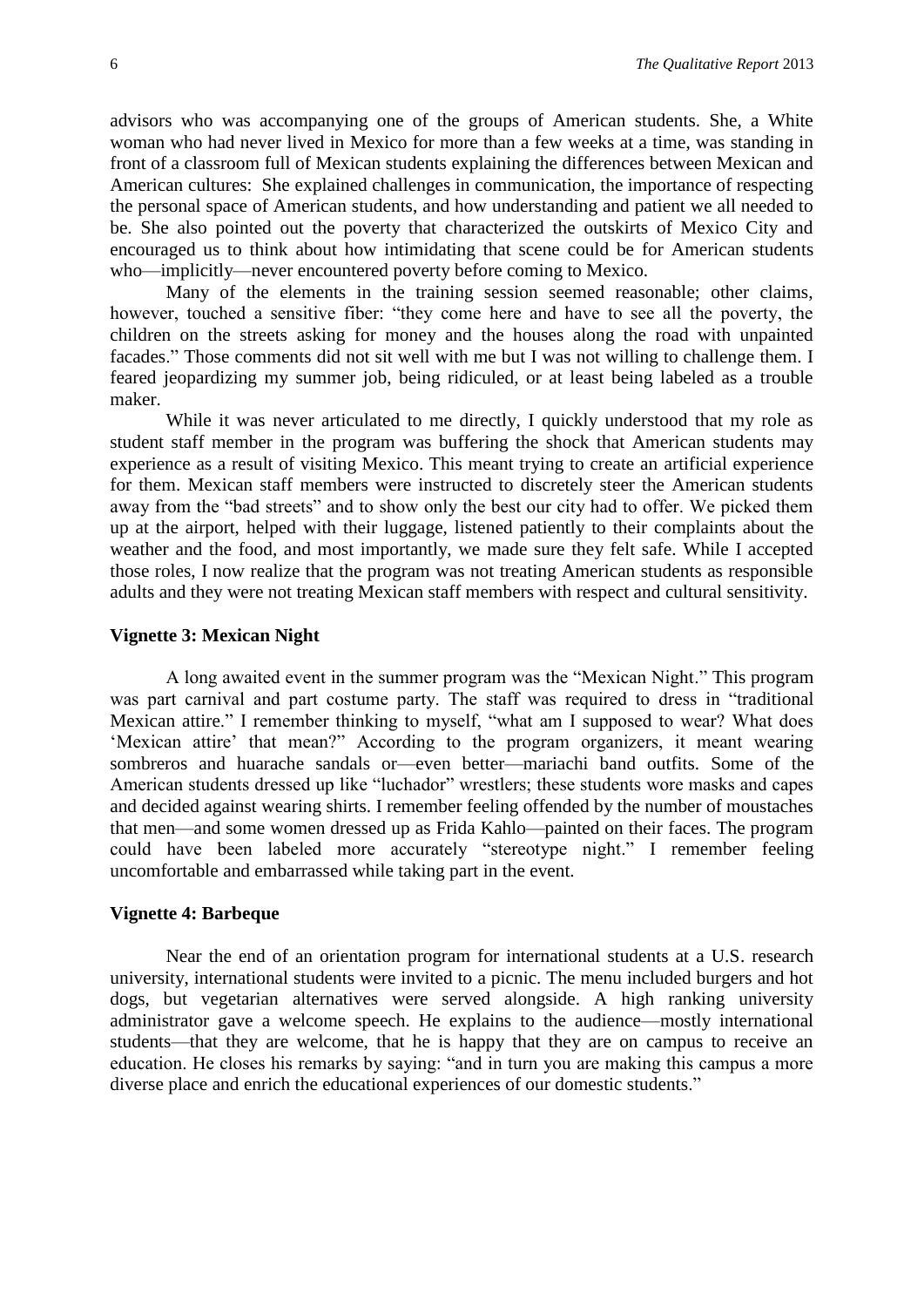#### **The Challenge of International Education**

In order to introduce this section, I find the discussion by Wolcott (1994) comparing and contrasting description, analysis and interpretation to be very useful. In this section, I try to make sense of the experiences I presented, in the form of vignettes, in the previous section following an interpretative approach. In regards to interpretation, Wolcott says the following: "interpretation…does not claim to be as convincingly or compulsively 'scientific'…the goal is to make sense of what goes on, to reach out for understanding or explanation" (p. 10). As I suggested earlier, my purpose is to connect who I was, working in the two programs—one in Mexico and one in the U.S.—with who I am today. Consequently, I reach to my previous experiences in order to inform my perspectives on international education today.

Developing global citizenship is a frequently used discourse to promote or justify the existence of international education programs (Davies & Pike, 2009; Lewin, 2009). Indeed we live in an increasingly globalized world. However, globalization is open to interpretation. As vignette 1 illustrates, globalization is often interpreted as the diffusion of American goods and ideas. Some have called this process the sneakerization or McDonaldization of culture (Bush, 2009). Such a limited notion of globalization often makes international contact transactional and superficial—a missed opportunity for developing global citizenship. Based on the analysis of the four vignettes, I suggest three main obstacles to developing global citizenship next.

#### **Lack of Positive Models for International Engagement**

One of the obstacles embedded in international education is the lack of positive models after which students can shape their expectations and behavior when going abroad. For many students, study abroad is their first experience traveling abroad or traveling without their families. Encountering unknown cultures is challenging. Additionally, the existence of other models of students traveling—such as Spring Break—may further complicate this challenge. Either by direct experience or by exposure to the media, students may be familiar with college Spring Break characterized by excessive drinking and potentially risky sexual behaviors (Grekin, Sher, & Krull, 2007). Parallels between spring break and study abroad abound. They include traveling with college peers to some distant location with limited supervision (Lee, Lewis, & Neighbors, 2009). Furthermore, the visibility of spring break on media is prevalent.

Research on spring break suggests that students are likely to reduce their risk related behaviors if they receive previous preparation (Lee, Lewis, & Neighbors, 2009). As a parallel, students that participated in the Mexican program might have benefited from additional pretravel preparation at their home institution. As vignette 3—Mexican night—illustrates, authentic cultural encounter can only happen once we can see beyond stereotypes. Unfortunately, some of the popular study abroad destinations are advertised as exotic locations with "a world that can be owned and controlled by the study abroad student" (Zemach-Bersin, 2009, p. 307). Many popular study abroad destinations are marketed the same way exotic spring break resorts are.

#### **Artificial Experiences**

One of the purposes for international education is to provide students with an opportunity to be immersed in a culture different than their own and encourage them to go beyond their comfort zones. Nonetheless, some elements of the experience may short-circuit this process. If the purpose of developing global citizenship is to be achieved, there is need for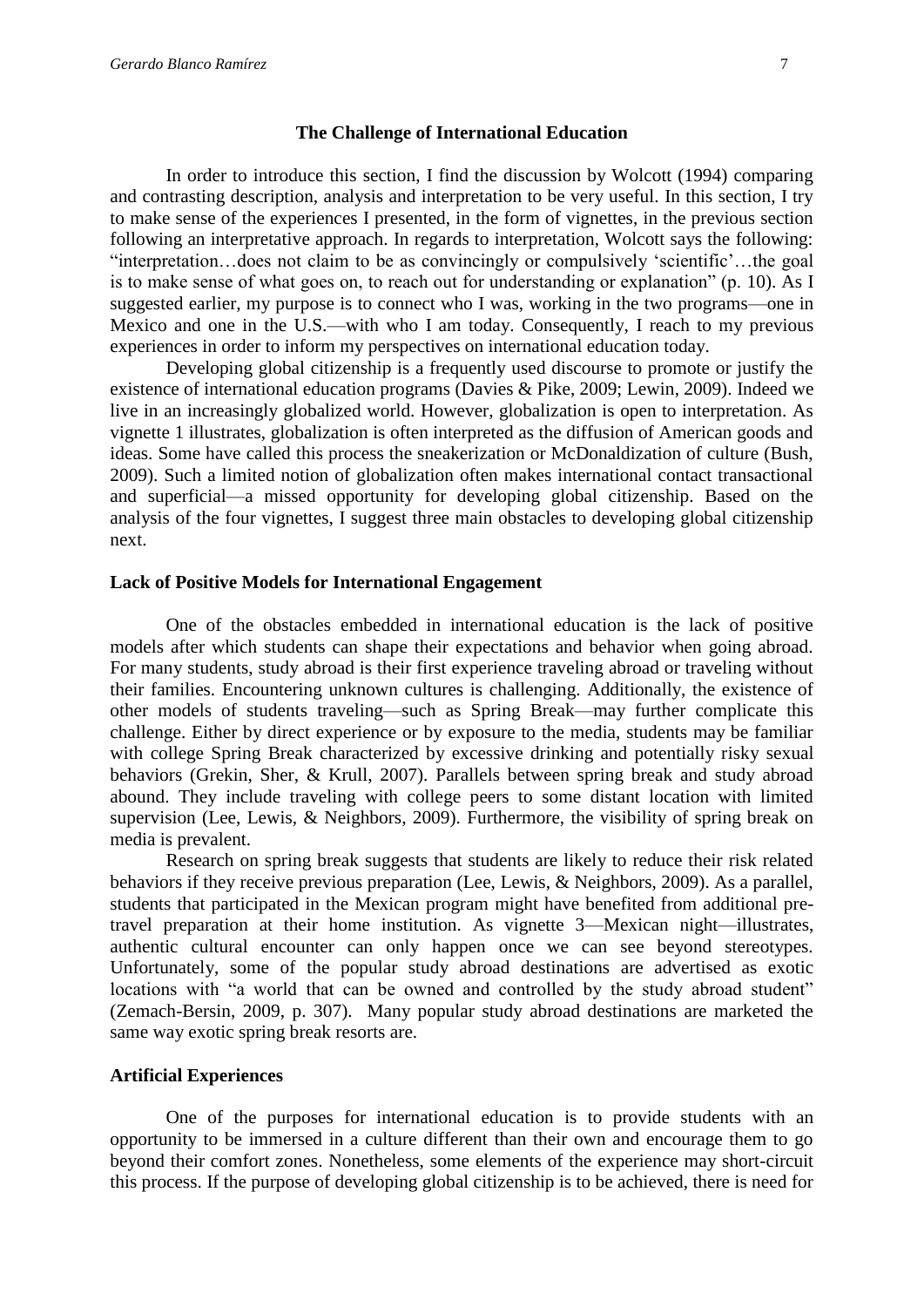authentic engagement with the local cultures. After all, the purpose of education abroad is gaining experiences that go beyond the EPCOT Center model of international education in which visitors get only what they would expect from the country they are visiting based on a set of stereotypes (Kuenz, 1995) and where the local culture is reduced to a handful of trivialized features.

Looking back at vignette 2, one of the most rattling aspects of the training I received from the American international advisor was one of its central messages that I interpreted as follows: "You are not American, you are less than us, be grateful these students come here despite your many limitations." Authentic cultural encounters are needed, not artificial fabrications of local cultures. Smith (1999) explained that one of the forms of exploitation endured by peoples from the Global South is seeing their cultures packaged, patented and sold. Vignette 3, Mexican night, provides an illustration of these phenomena by which Mexican culture is reduced to certain outfits and artifacts intended for entertainment.

#### **Lack of Understanding of Power Relations**

The programs I have described had embedded inequities at different levels. At the organizational level, the local Mexican host university and the American program advisors were not equal partners. Monetary incentives led the host university administrators to act like resort managers and provide good customer service. In this context, hospitality and good customer service meant complying with the demands of American students and advisors. International collaboration among universities is difficult to achieve because collaboration is often complicated by cultural, historical and organizational dynamics that are asymmetrical.

A different level of inequity took place at the student level. While many of the American students seemed happy and authentically excited about visiting Mexico, their vast majority seemed unaware of the complex historical relations between Mexico and the United States. One of the components of global competency involves understanding world history and acknowledging tensions (Reimers, 2009). When American students study abroad, they may benefit from learning about the often complex history that characterizes international relations. A very different dynamic transpired in the U.S. program for international students. As vignette 4 illustrates, one of the discourses present in international education is that U.S. students in Mexico were treated as end in themselves while non-U.S. students were treated as means to serve the U.S. students. My interpretation of the U.S. college administrator's speech is: "Providing an education for international students is not a good enough goal; we need a bigger purpose: That purpose seems is serving U.S. domestic students."

#### **Implications**

As a Mexican individual living in the United States, I have—in more than one occasion—being asked by students if *Mexican* is a language difficult to learn. While anecdotal, this question may illustrate how some American students urgently need better preparation to navigate the world. Yet, the prevailing models of international education fall short in serving this purpose. During a recent conversation, my interlocutor seemed authentically surprised to hear that Mexico and the U.S. share a border and that *you can drive to Mexico*. U.S. students going abroad may present a similar need. Pre-study abroad educational interventions may be beneficial in better preparing students for their experiences abroad. While many institutions provide valuable information for students interested in study abroad, the curriculum of these preparation programs needs to intentionally address cultural sensitivity and educate students about the complex power relations that characterize an increasingly globalized world.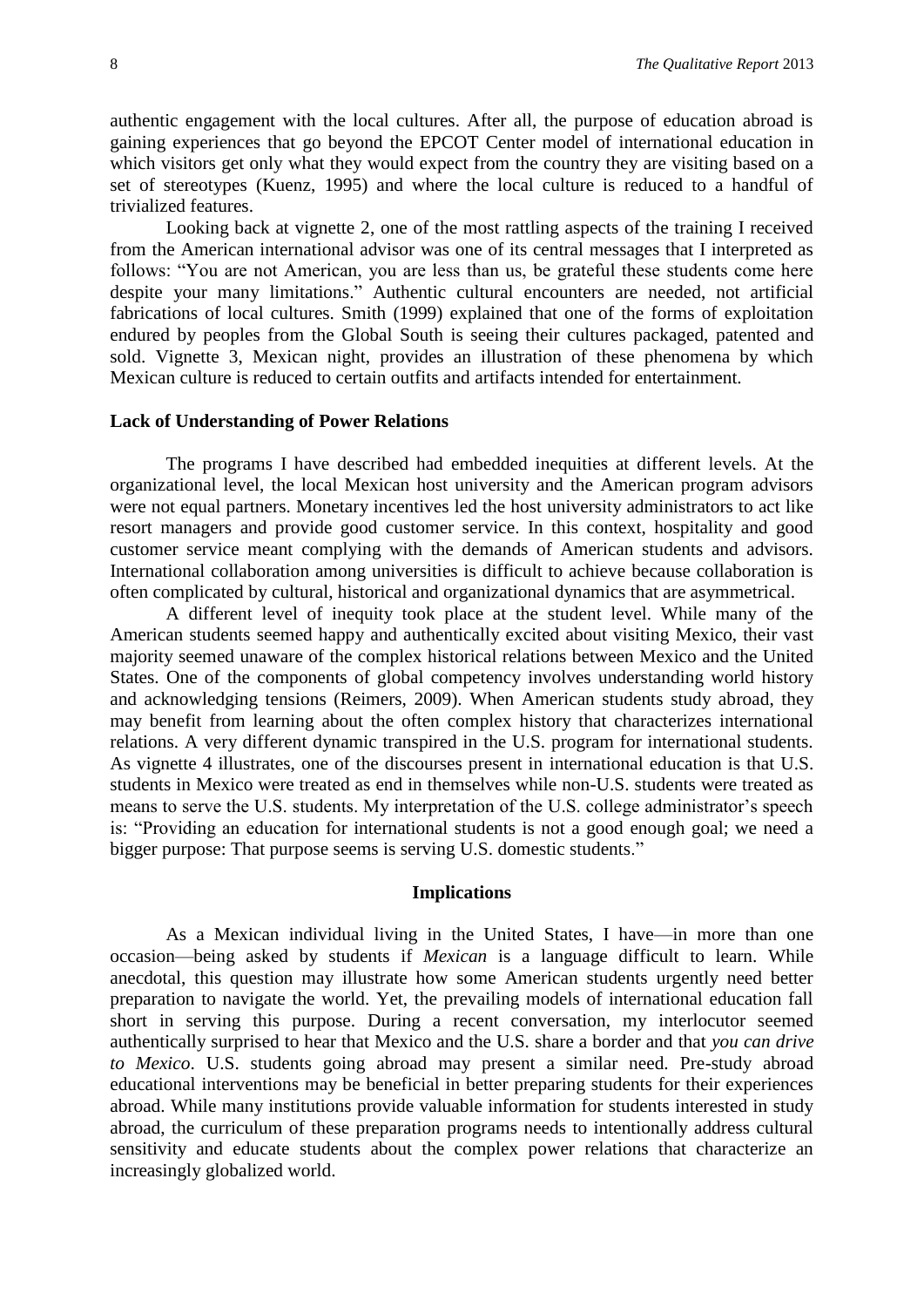Given that representation issues are sensitive, it is important for international education offices to be reflexive about the ways they market their programs and the destinations of study abroad in order to avoid affirming stereotypical ideas. For instance, an online search with the keywords "exotic study abroad" leads to actual study abroad program websites advertising locations in India, Tanzania and other locations. What message does that send to students interested in going abroad? If education abroad programs are to prepare global citizens committed to worldwide respect of others and appreciation of different cultures, then their messages and assumptions must be consistent with these goals.

International education abroad holds a great potential for educating a new generation of global citizens that can collaborate and communicate across national boundaries. Future research should explore what makes cultural encounters positive and meaningful, and how American educational programs, domestically and abroad, can better prepare students to be responsible and respectful members of society despite differences.

Most importantly, based upon my autoethnographic inquiry, I suggest the programs I described here illustrate the exploitation of non-U.S. students in the U.S. and abroad. In the U.S., it seems international students are treated as show and tell props intended to educate American on world-cultures. Abroad, I observed nations are treated as backyards for American students to run wild with some feel-good experiences on the side. Clearly, neither approach promotes mutual understanding or holds the promise of a more peaceful and respectful global society.

#### **References**

- Appiah, K. A. (2008). Education for global citizenship. In D. L. Coulter, J. R. Wiens, & G. D. Fenstermacher (Eds.), *Why do we educate? Renewing the conversation* (pp. 83-99). Chicago, IL: National Society for the Study of Education.
- Bhabha, H. K. (1994). *The location of culture*. London, UK: Routledge.
- Blanchard, W. H. (1996). *Neocolonialism American style, 1960-2000*. Westport, CT: Greenwood.
- Bush, B. (2006). *Imperialism and postcolonialism.* Harlow, UK: Pearson.
- Braskamp, L. A. (2009). Internationalization in higher education: Four issues to consider. *Journal of College and Character,* 10(6), 1-7.
- Davies, I., & Pike, G. (2009). Global citizenship education: Challenges and possibilities. In R. Lewin (Ed.), *The handbook of practice and research in study abroad: Higher education and the quest for global citizenship* (pp. 61-77). New York, NY: Routledge.
- Geertz, C. (1988). *Works and lives: The anthropologist as author*. Stanford, CA: Stanford University Press.
- Grekin, E. R., Sher, K. J., & Krull, J. L. (2007). College spring break and alcohol use: Effects of spring break activity. *Journal of Studies on Alcohol and Drugs*, *68*(5), 681-688.
- Holman Jones, S. (2005). Autoethnography: Making the personal political. In N. K. Denzin & Y. S. Lincoln (Eds.), *The Sage handbook of qualitative research* (pp. 763-799). Thousand Oaks, CA: Sage.
- Khoo, S. M. (2011). Ethical globalisation or privileged internationalisation? Exploring global citizenship and internationalisation in Irish and Canadian universities. *Globalisation, Societies and Education, 9*, 337-353.
- Kuenz, J. (1995). *Inside the mouse: Work and play at Disney World*. Durham, NC: Duke University Press.
- Lee, C. M., Lewis, M. A., & Neighbors, C. (2009). Preliminary examination of spring break alcohol use and related consequences. *Psychology of Addictive Behaviors: Journal of the Society of Psychologists in Addictive Behaviors, 23*(4), 689-694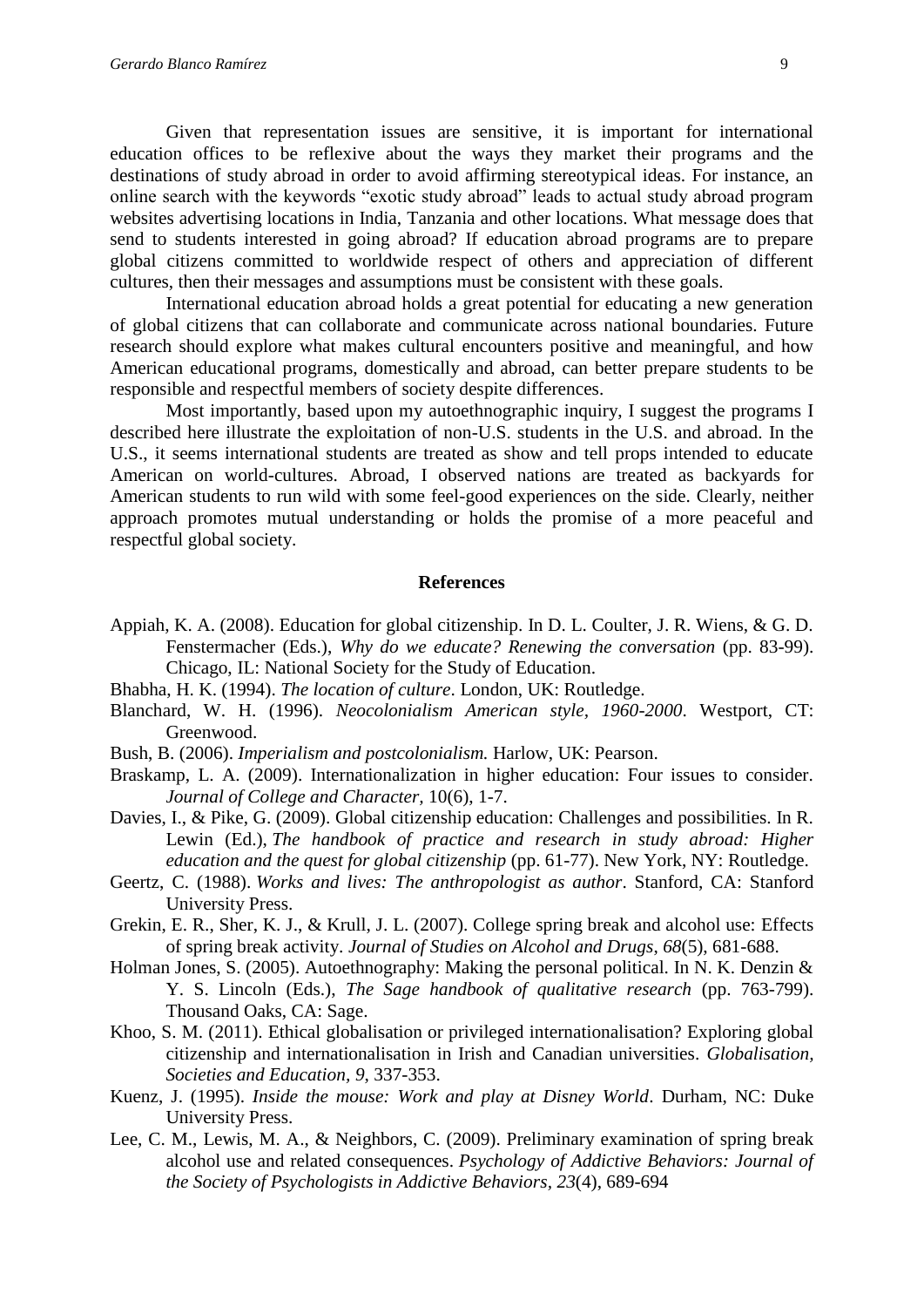- Lewin, R. (2009). Introduction: The quest for global citizenship through study abroad. In R. Lewin (Ed.), *The handbook of practice and research in study abroad: Higher education and the quest for global citizenship* (pp. xiii-xxiii). New York, NY: Routledge.
- Loomba, A. (2005). *Colonialism/postcolonialism* (2<sup>nd</sup> ed.). New York, NY: Routledge.
- Nolan, R. W. (2009). Turning our back on the world: Study abroad and the purpose of U.S. higher education. In R. Lewin (Ed.), *The handbook of practice and research in study abroad: Higher education and the quest for global citizenship (pp. 265-281). New* York, NY: Routledge.
- Petras, J., & Veltmeyer, H. (2001). *Globalization unmasked: Imperialism in the 21st Century.*  London, UK; New York, NY: Zed Books.
- Reimers, F. M. (2009). Global competency: educating the world. *Harvard International Review*, *30*(4), 34-37.
- Said, E. W. (1993). *Culture and imperialism*. New York, NY: Knopf.
- Said, E. W. (1994). *Orientalism*. New York, NY: Vintage Books.
- Rossman, G. B., & Rallis, S. F. (2012). *Learning in the field: An introduction to qualitative research.* Thousand Oaks, CA: Sage.
- Schattle, H. (2009). Global citizenship in theory and practice. In R. Lewin (Ed.), *The handbook of practice and research in study abroad: Higher education and the quest for global citizenship* (pp. 3-20). New York, NY: Routledge.
- Smith, L. T. (1999). *Decolonizing methodologies: Research and indigenous peoples*. London, UK: Zed Books.
- Smith, L. T. (2005). On tricky ground: Researching the Native in the age of uncertainty. In N. K. Denzin & Y. S. Lincoln (Eds.), *The Sage handbook of qualitative research* (pp. 85- 107). Thousand Oaks, CA: Sage.
- Tedlock, B. (2005). The observation of participation and the emergence of public ethnography. In N. K. Denzin & Y. S. Lincoln (Eds.), *The Sage handbook of qualitative research* (pp. 467-481). Thousand Oaks, CA: Sage.
- Van Maanen, J. (2011). *Tales of the field: On writing ethnography* (2nd ed.)*.* Chicago, IL: University of Chicago Press.
- Wanner, D. (2009). Study abroad and language: From maximal to realistic models. In R. Lewin (Ed.), *The handbook of practice and research in study abroad: Higher education and the quest for global citizenship* (pp. 81-98). New York, NY: Routledge.
- Wolcott, H. F. (1994). *Transforming qualitative data: description, analysis, and interpretation.* Thousand Oaks, CA: Sage.
- Young, R. J. C. (1995). *Colonial desire: Hybridity in theory, culture and race.* London, UK: Routledge.
- Zemach-Bersin, T. (2009). Selling the world: Study abroad marketing and the privatization of global citizenship. In R. Lewin (Ed.), *The handbook of practice and research in study abroad: Higher education and the quest for global citizenship (pp. 303-320). New* York, NY: Routledge.

#### **Author Note**

Gerardo Blanco Ramírez focuses on the study of international higher education, incorporating critical and postcolonial perspectives. He has participated in research projects exploring education in Mexico, China, and the Philippines, and has served as a consultant on qualitative research methods for non-governmental organizations from Peru and El Salvador. Gerardo earned his Ed.D. in Educational Policy and Leadership at the University of Massachusetts Amherst. Correspondence may be addressed to Gerardo Blanco at